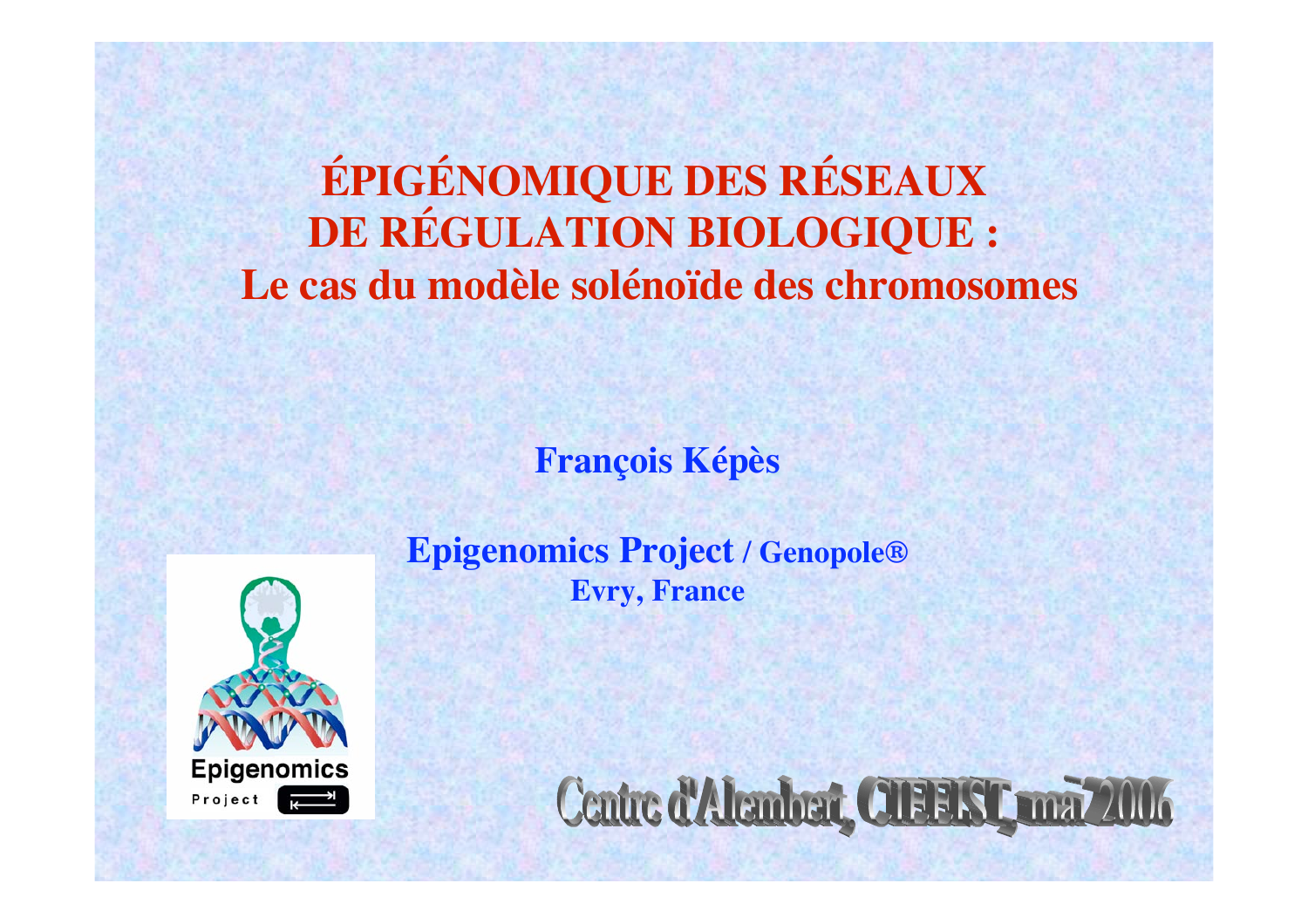# **OUTLINE**

**Start from a biological object -> Analyze unexpected features -> Inspire multidisciplinary research -> Uncover specific CS research tracks -> \*** Raise increasingly theoretical issues ...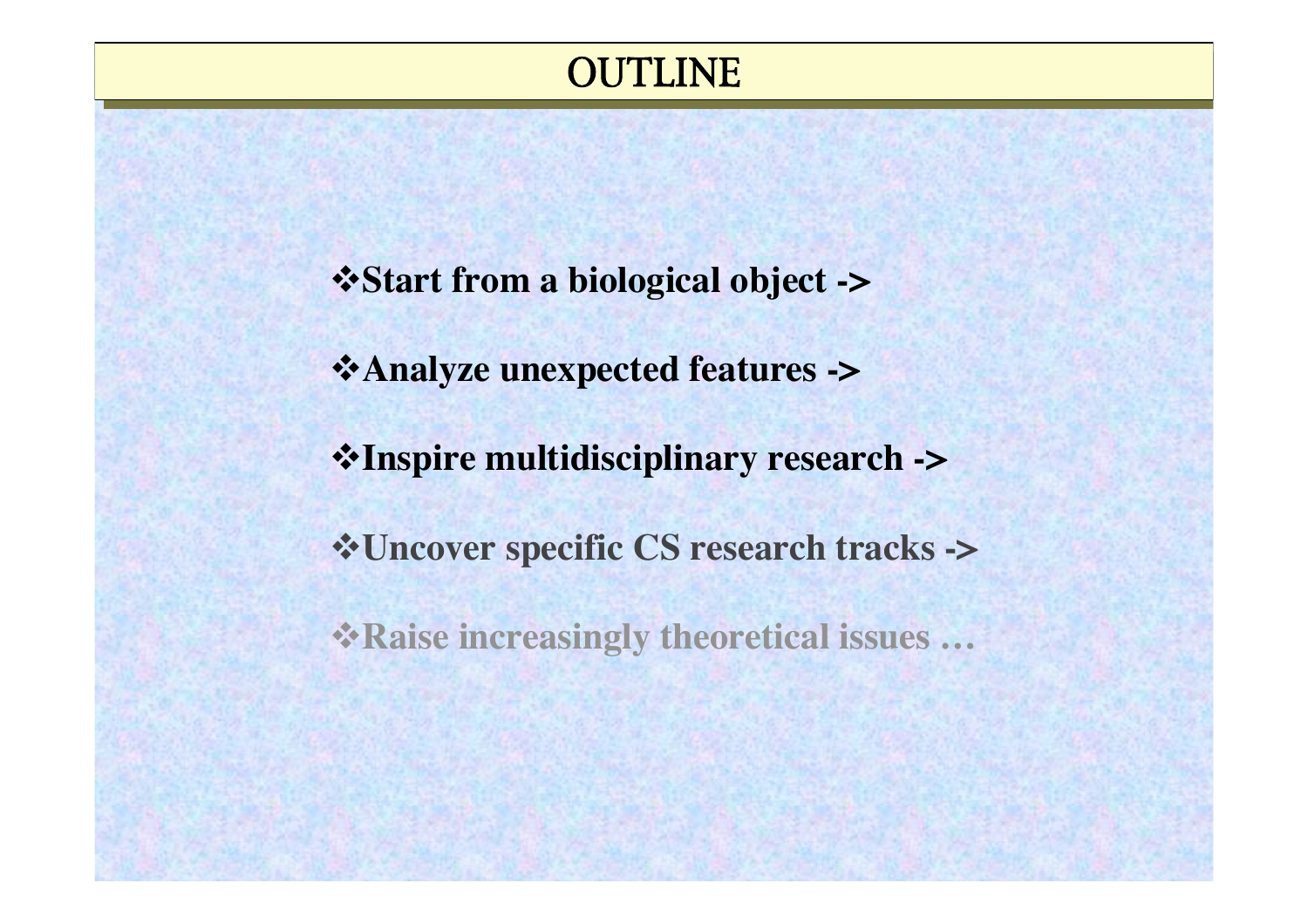# Start from a biological object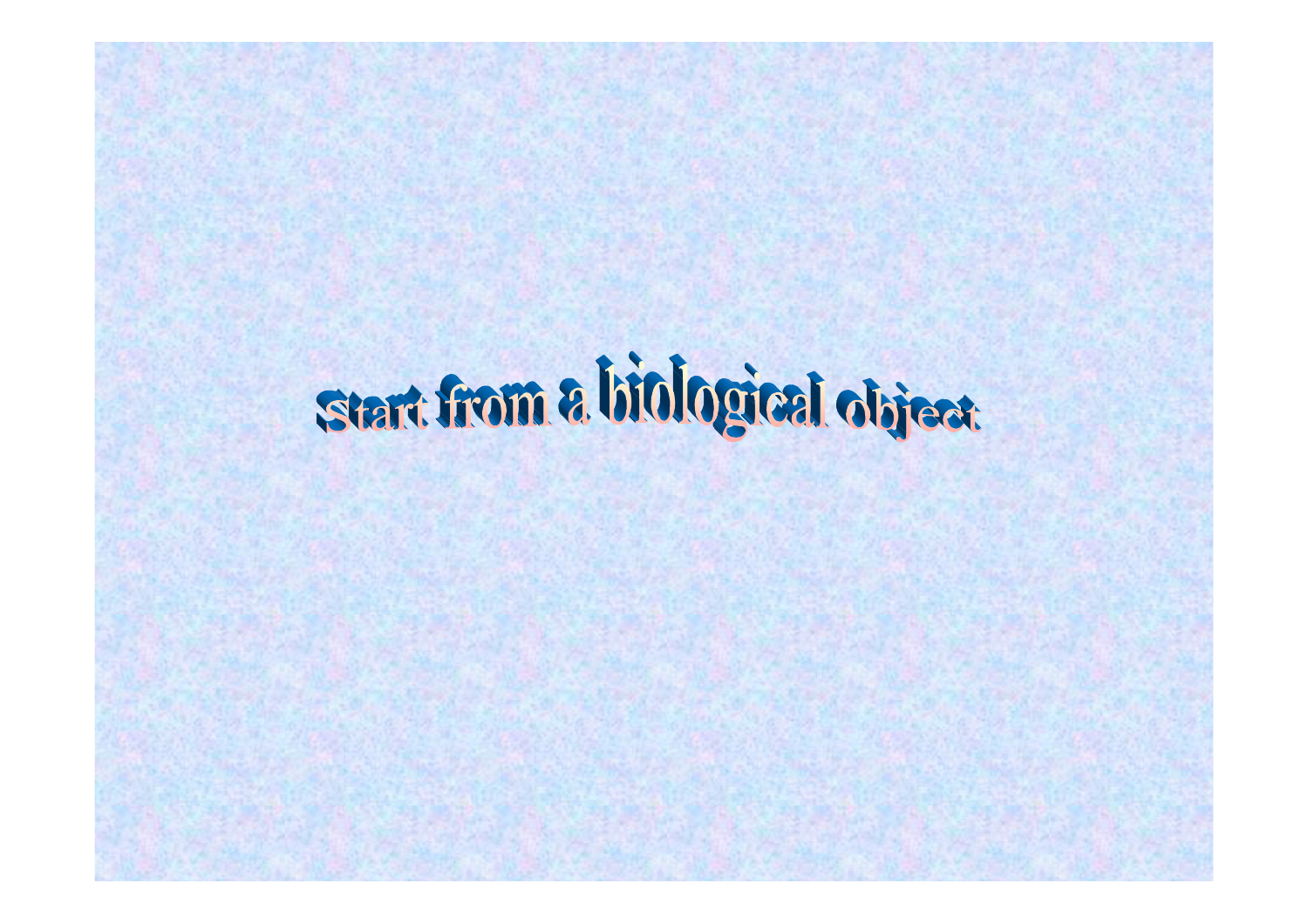#### Biological issues

**Although in broad outline, the fundamentals of molecular biology have been known for a long time, there remains a deep mystery.**

**How is the overall process of gene expression controlled?** 

**How are genes turned on and off with such delicate and adaptive precision?**

**How can many of them switch in such a concerted manner and in so little time?** 

**Recent findings may shed some light on these old questions. They fall in two categories: morphological and transcriptomic evidences.**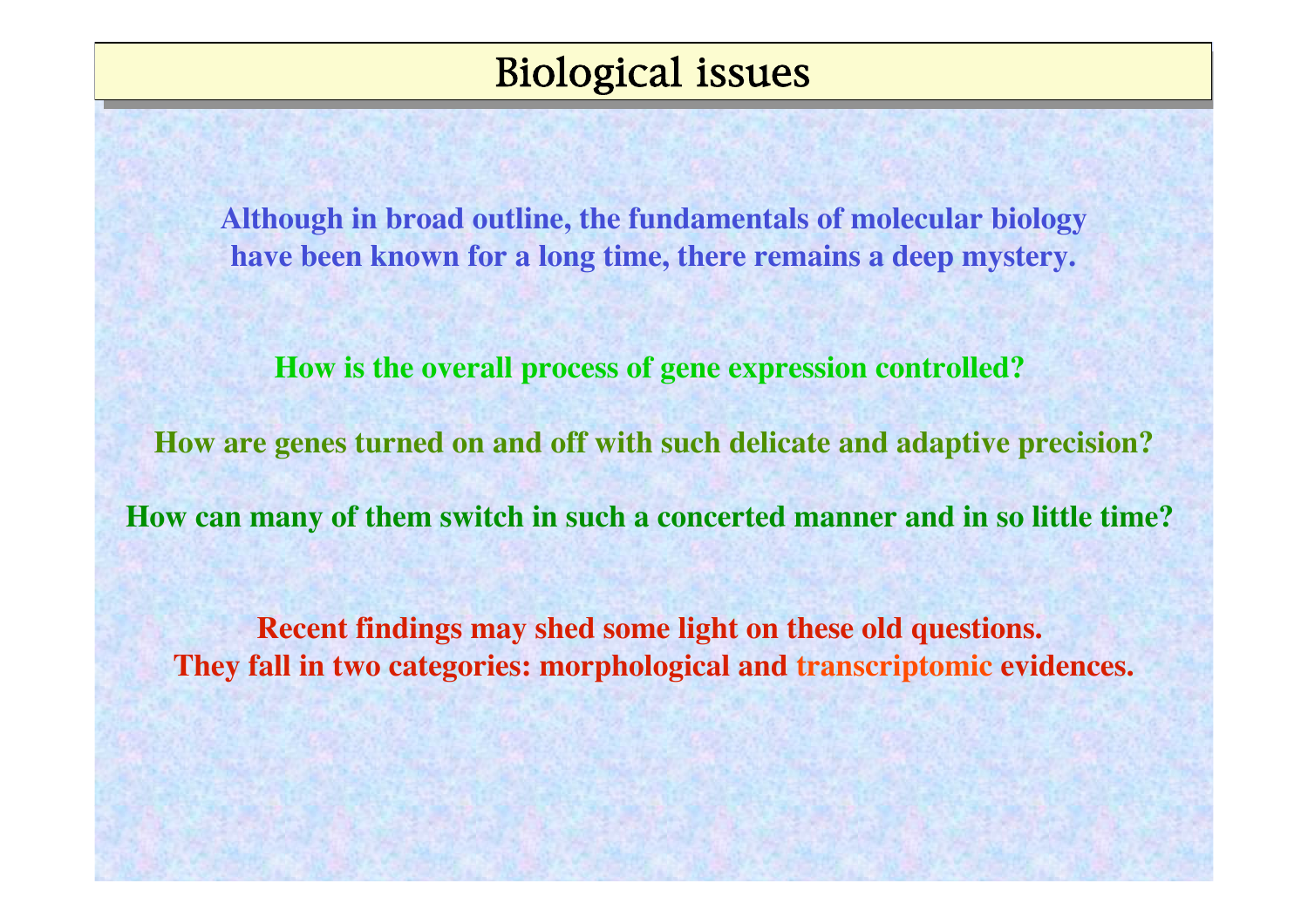# Morphological evidence

**Heterogeneous, multi-focal distribution of Transcription Factories**



From Cook, P.R. (1999). Science 284, 1790-1795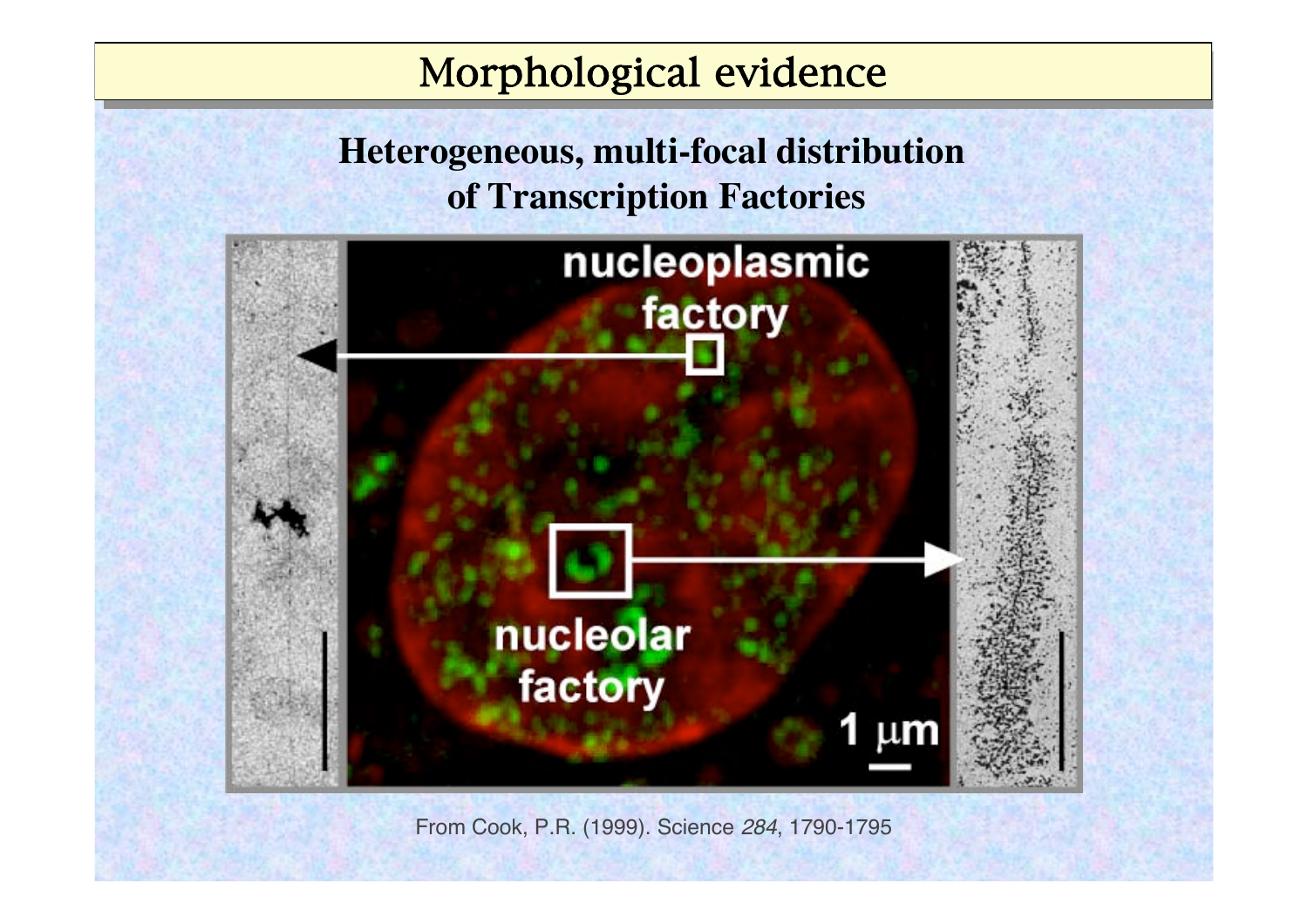# Transcriptional evidence

**Is there an overall transcriptional scheme?** 

**How does it achieve the goals set forth in previous slides?**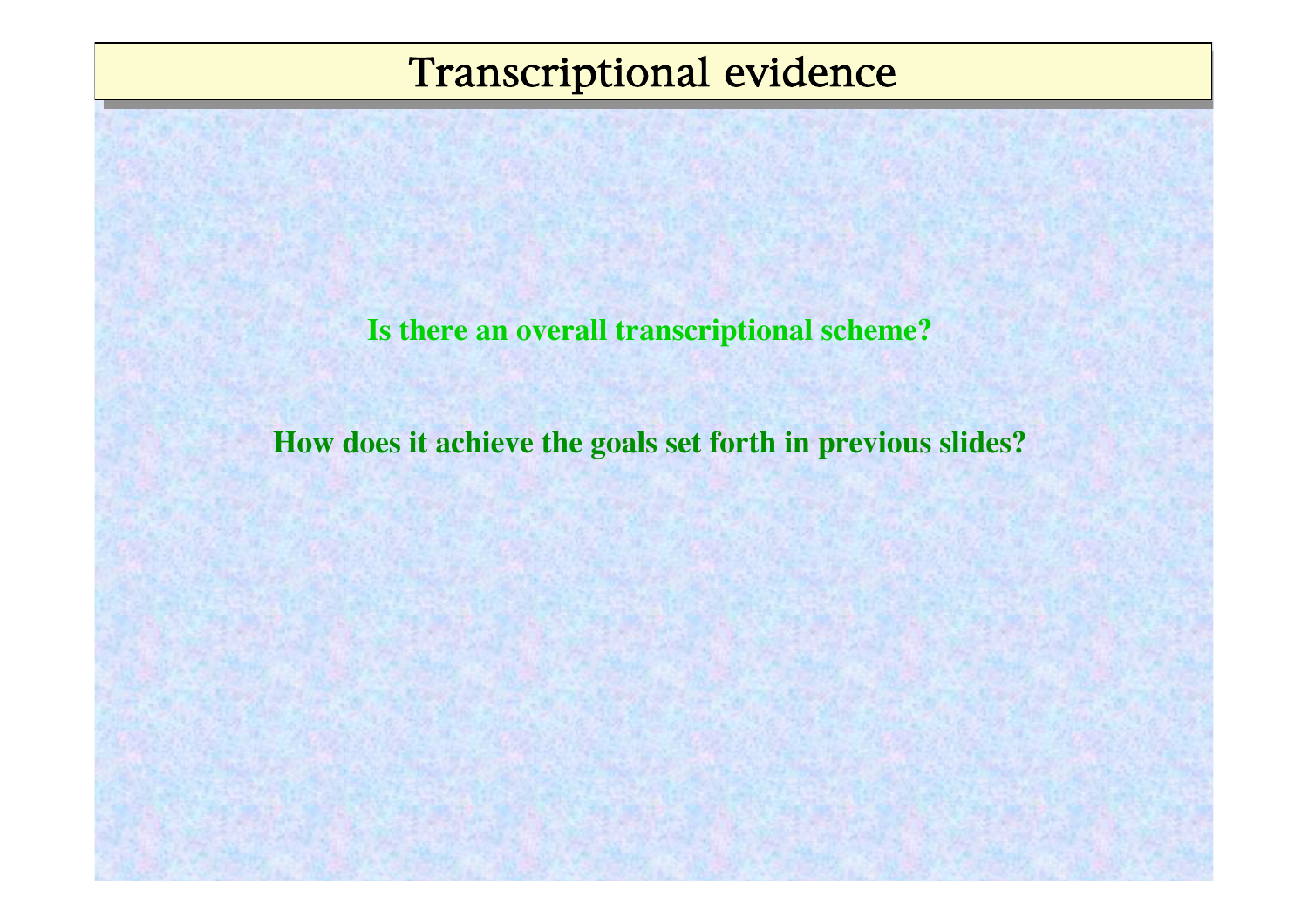# Analyze unexpected features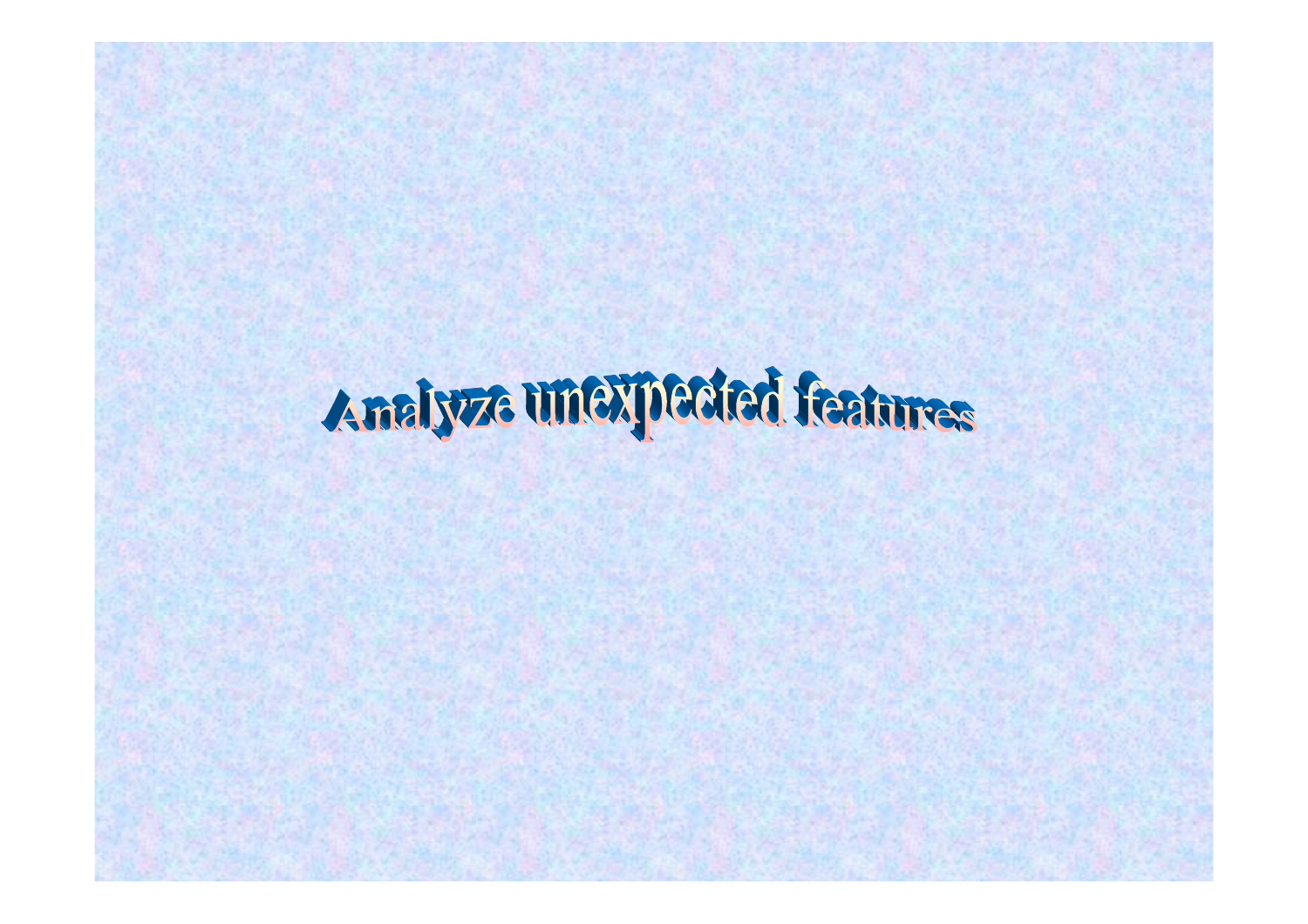# Take-home message

#### **Co-regulated genes tend to spatially co-localize**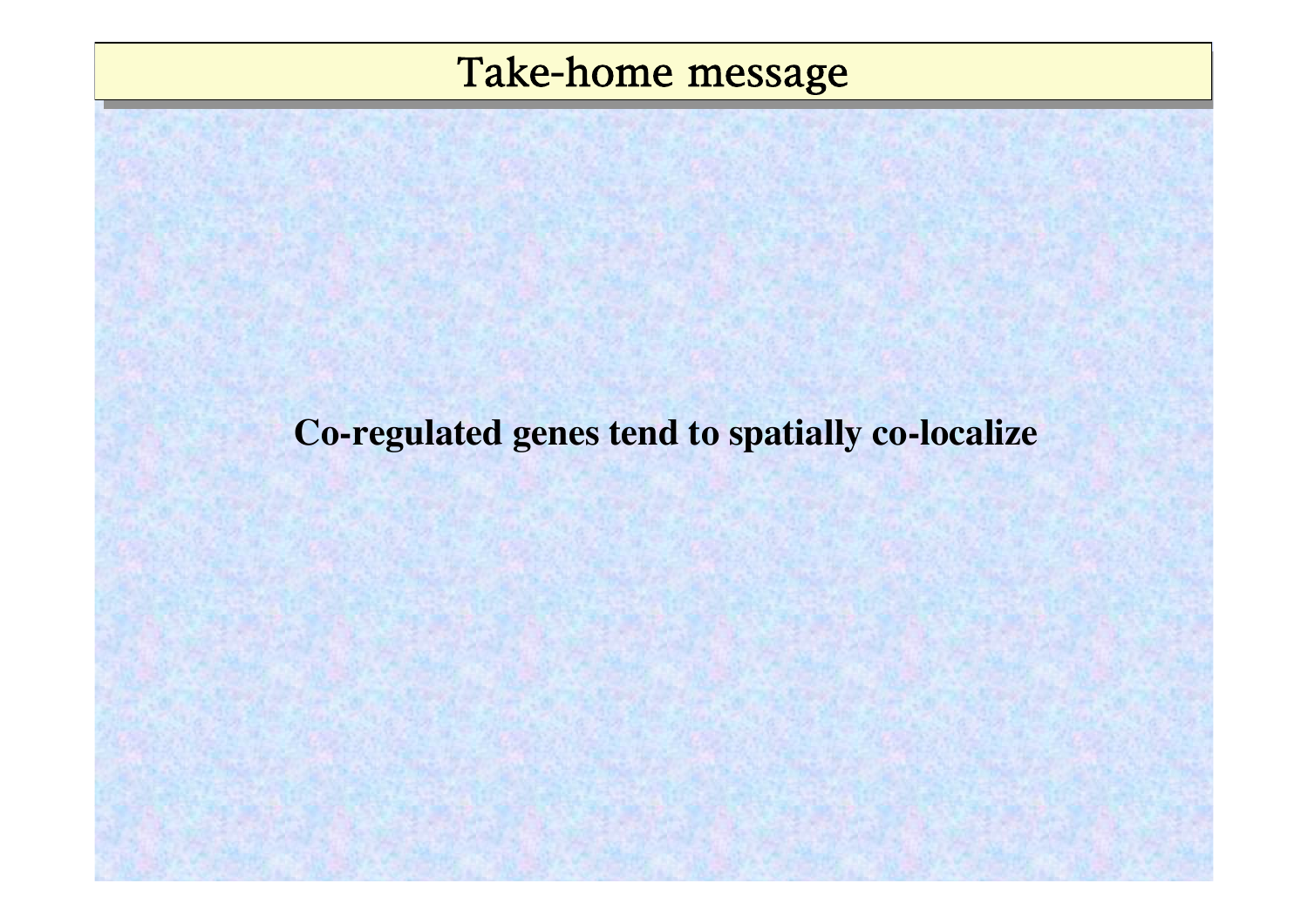### Data

**List of targets of the dedicated Transcription Factor Rap1p (based on bench experiments, either classical or CHromatin Immuno-Precipitation) :**

*Gene Position on chromosome IX, left arm*

| <b>YIL012W</b> | 409 325 bp |
|----------------|------------|
| <b>YIL044C</b> | 150 230 bp |

**YIL087C 025 839 bp**

**...**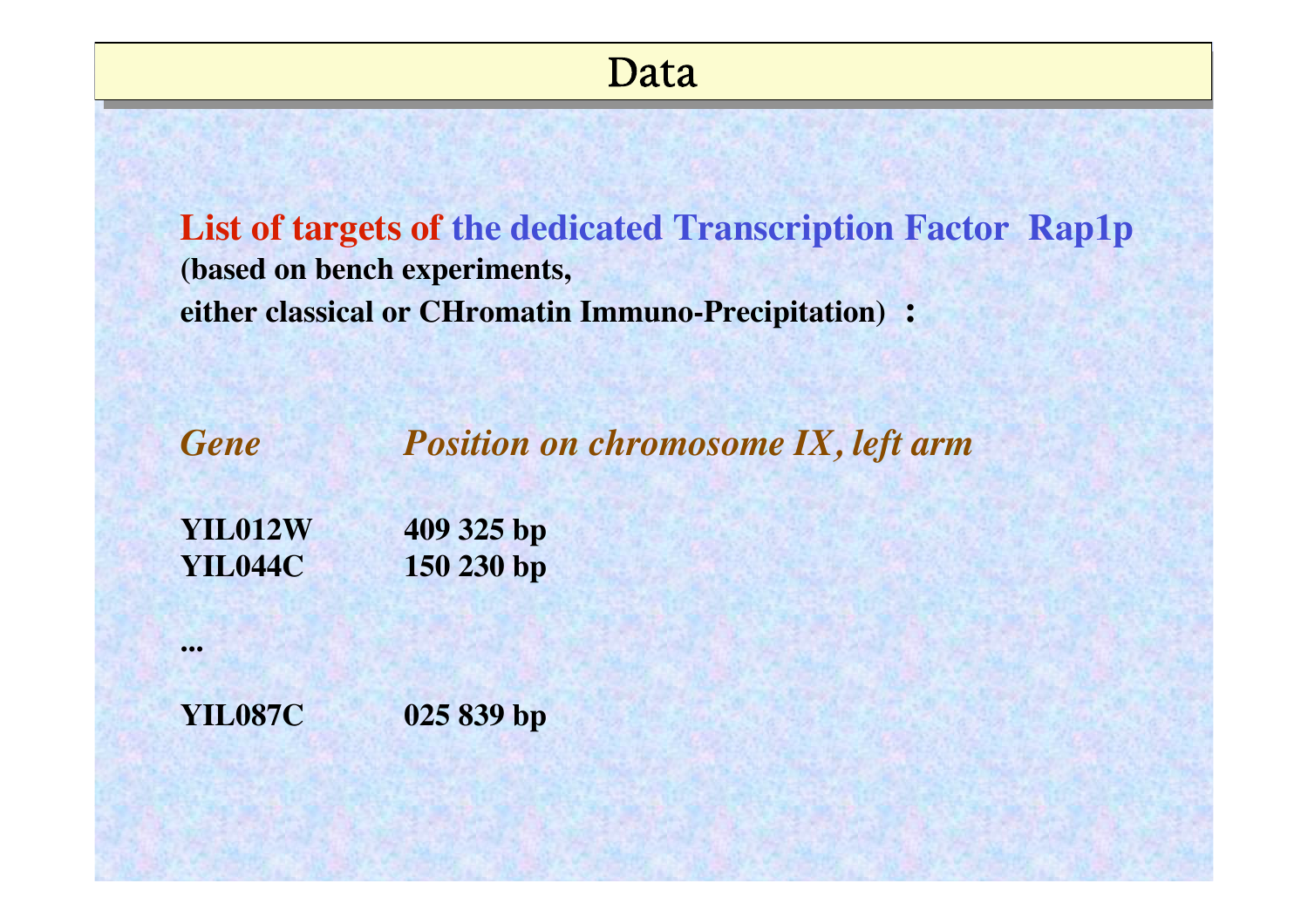

**1 period <=>** *n* **base pairs**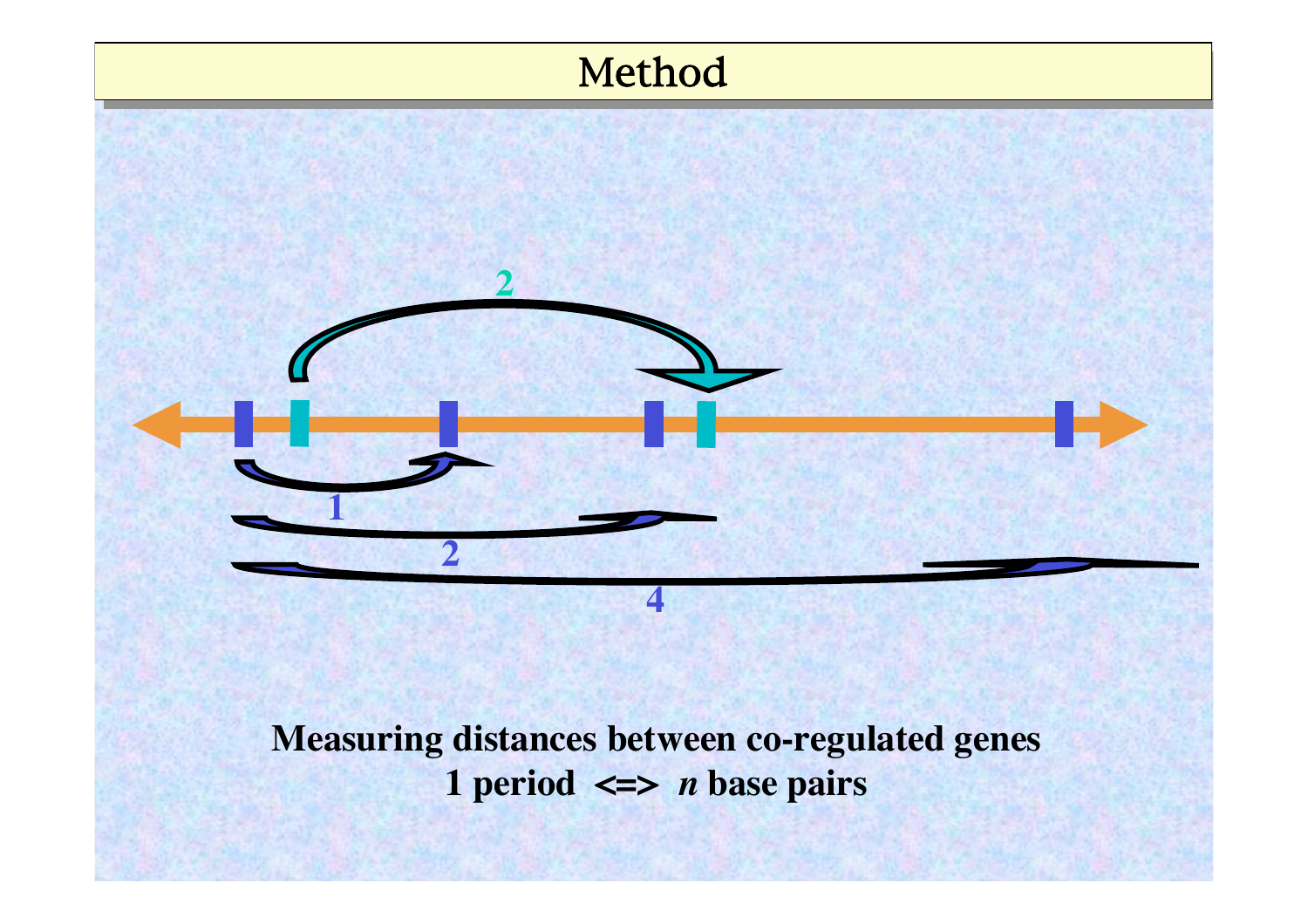### Yeast transcriptional scheme: one TF

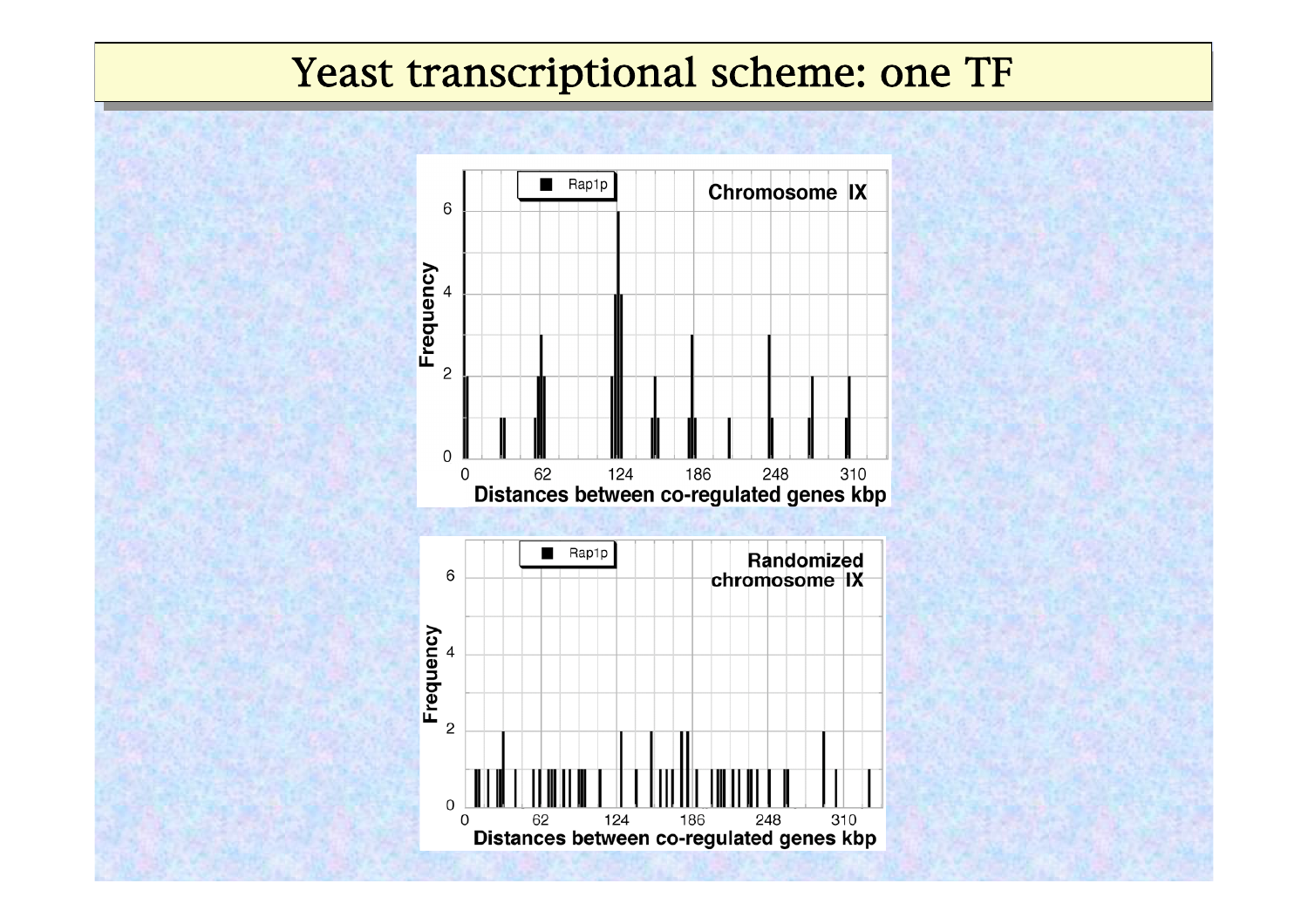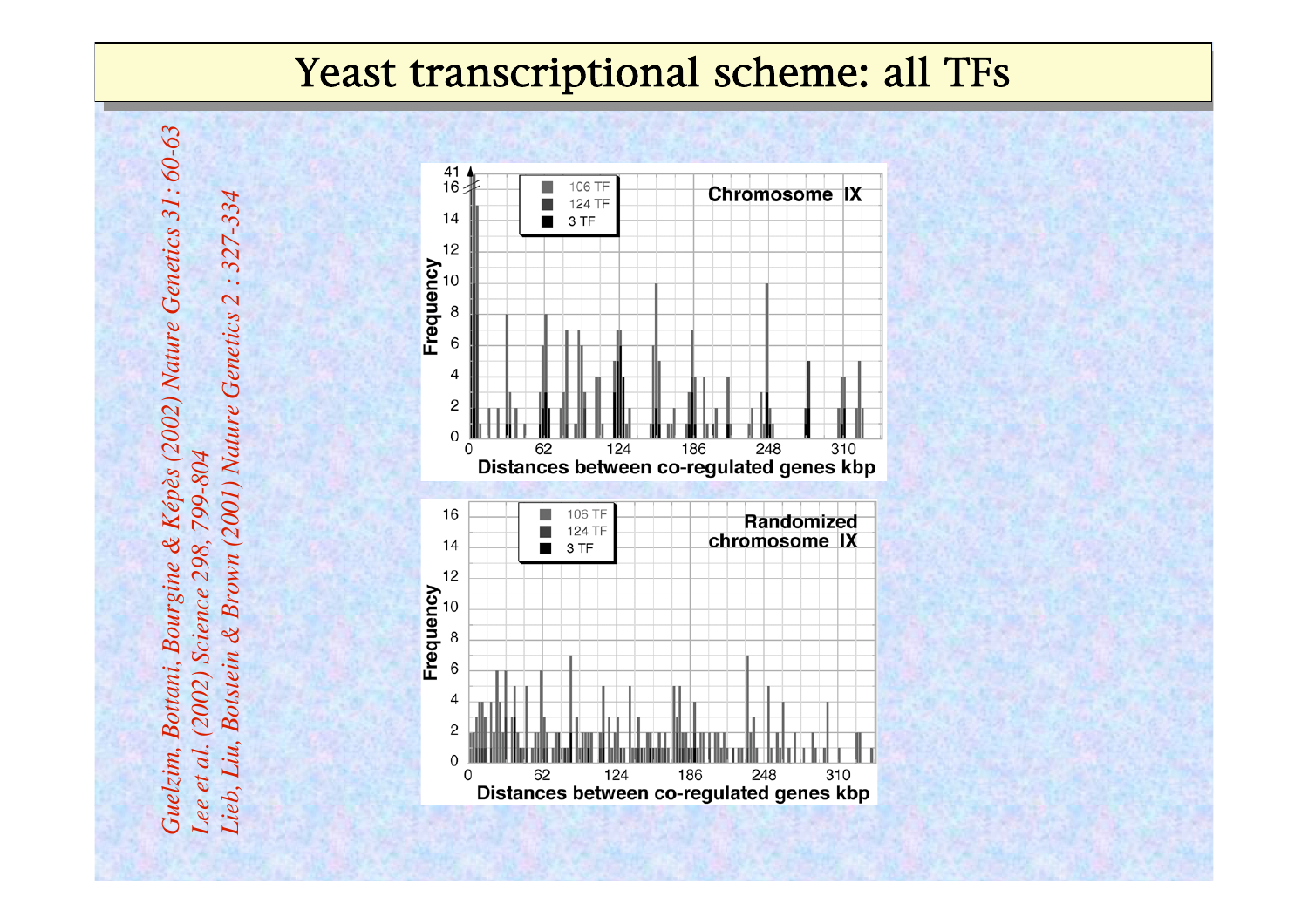# Yeast transcriptional scheme

**Conclusion 1 : Conclusion 1 :**

•**Same period for all Transcription Factors Same period for all Transcription Factors**

**==> Solenoidal configuration of DNA ==> Solenoidal configuration of DNA**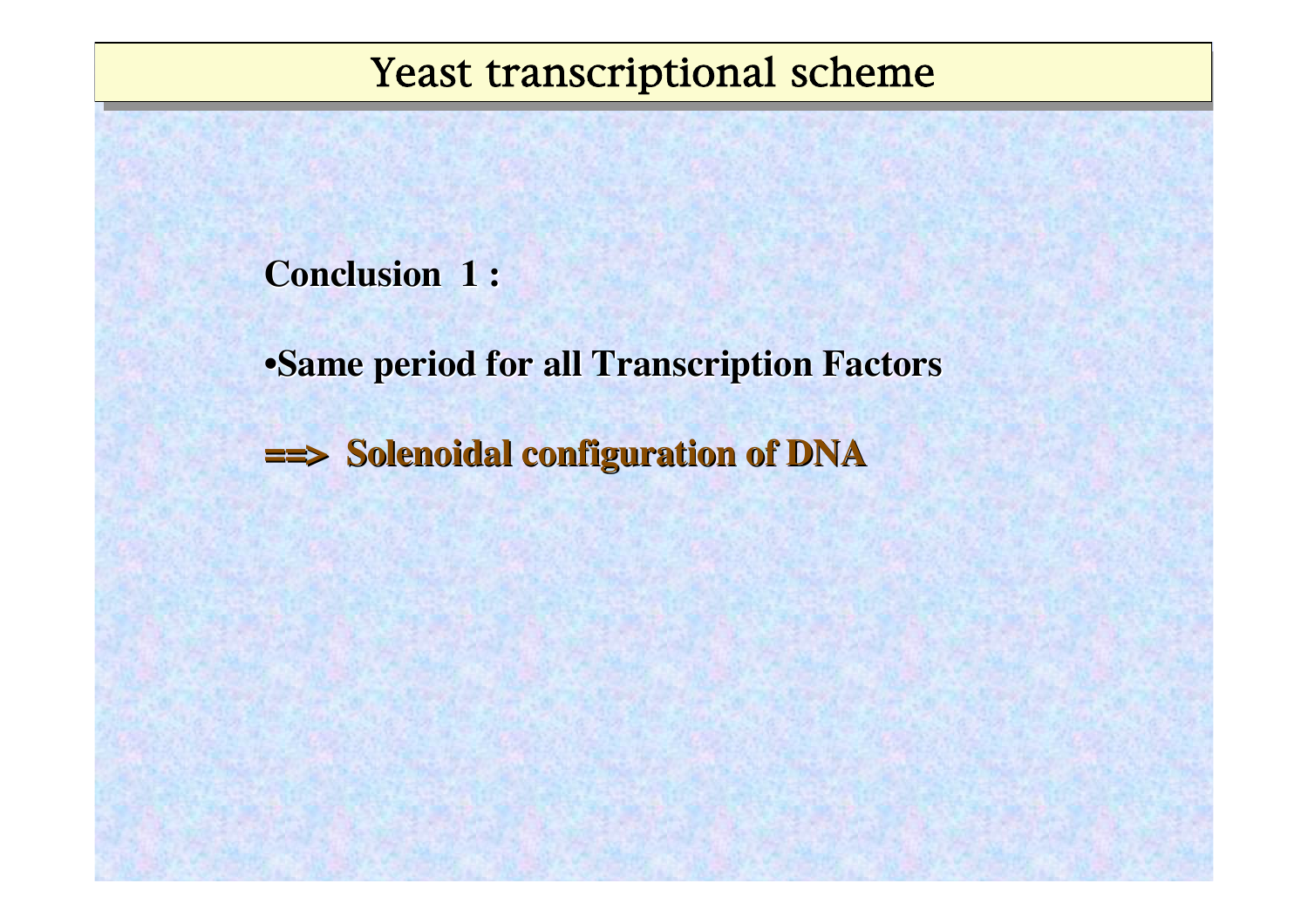# Solenoidal DNA

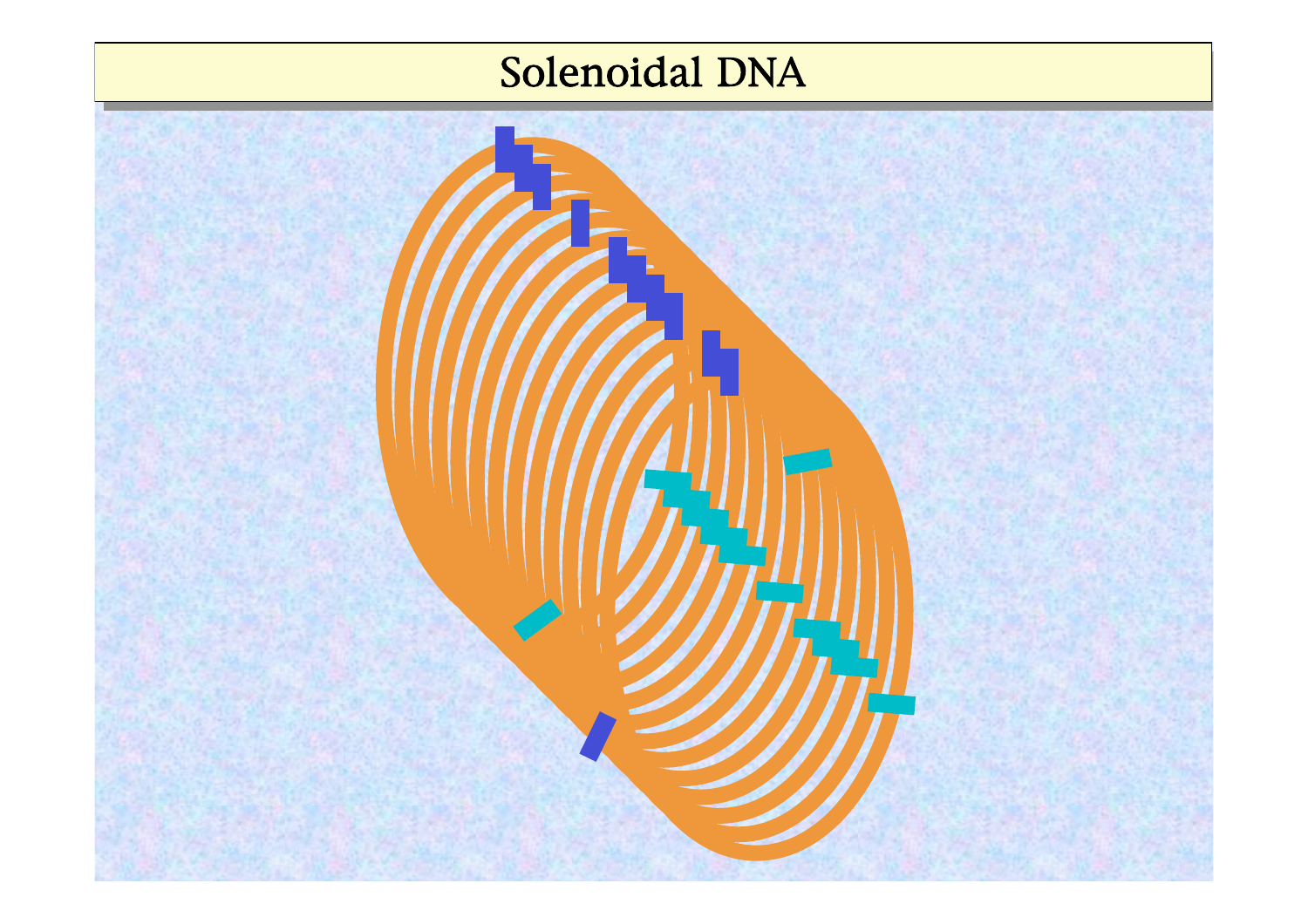# Solenoidal DNA

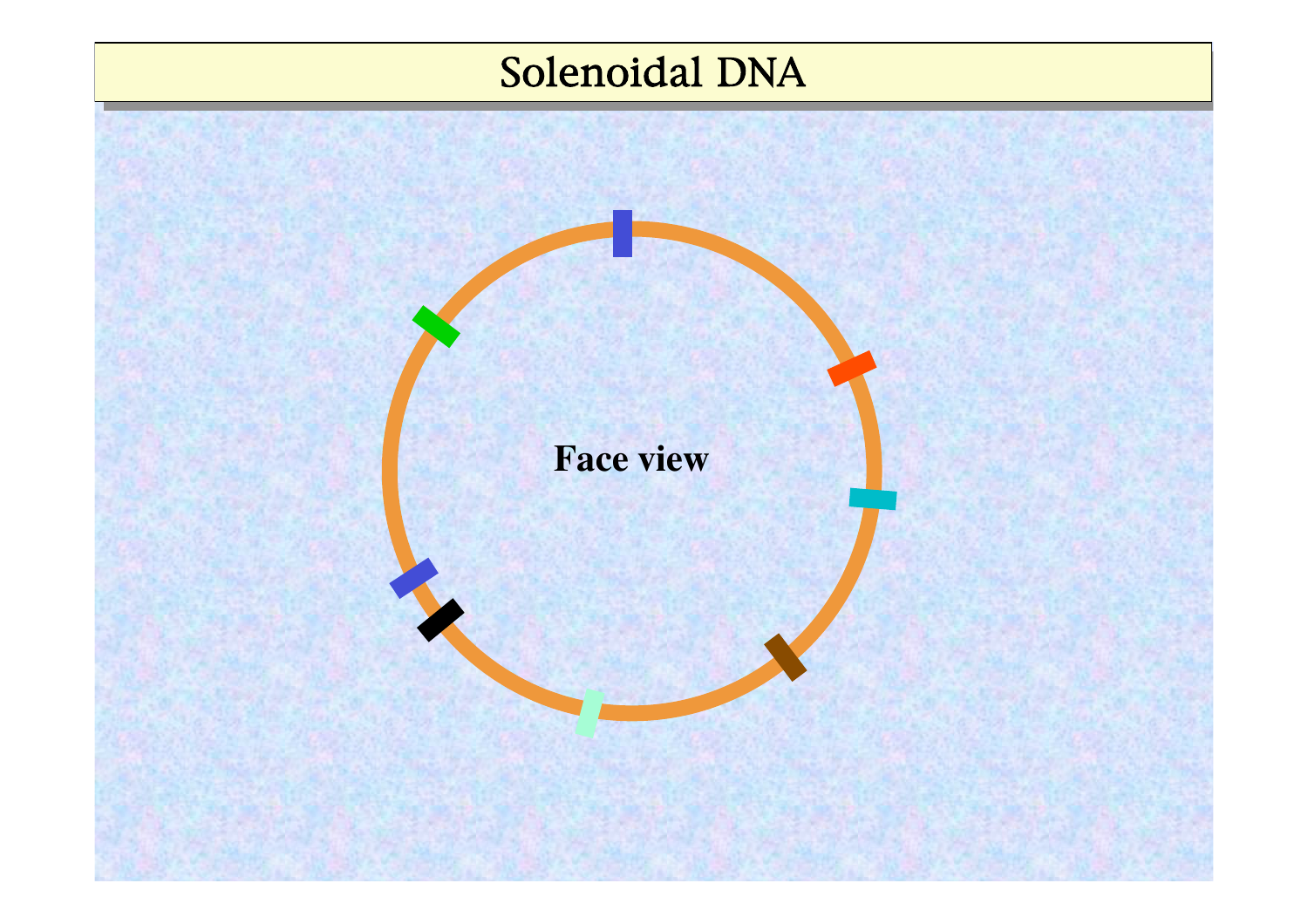# Yeast transcriptional scheme

#### **Conclusion 2 : Conclusion 2 :**

•**Different periods for different chromosome arms Different periods for different chromosome arms**

**==> A consequence of transcription dynamics ==> A consequence of transcription dynamics**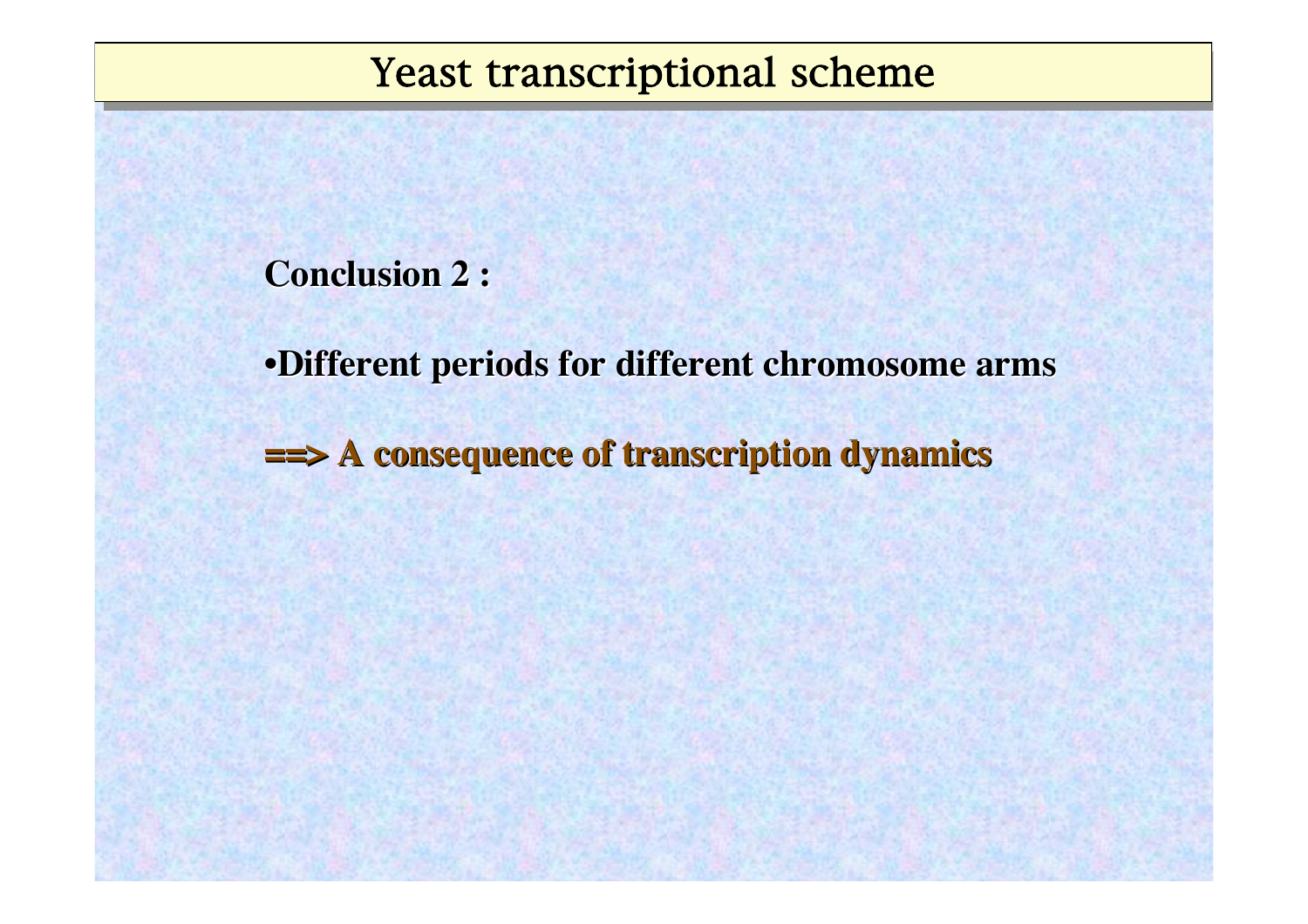# Solenoidal DNA

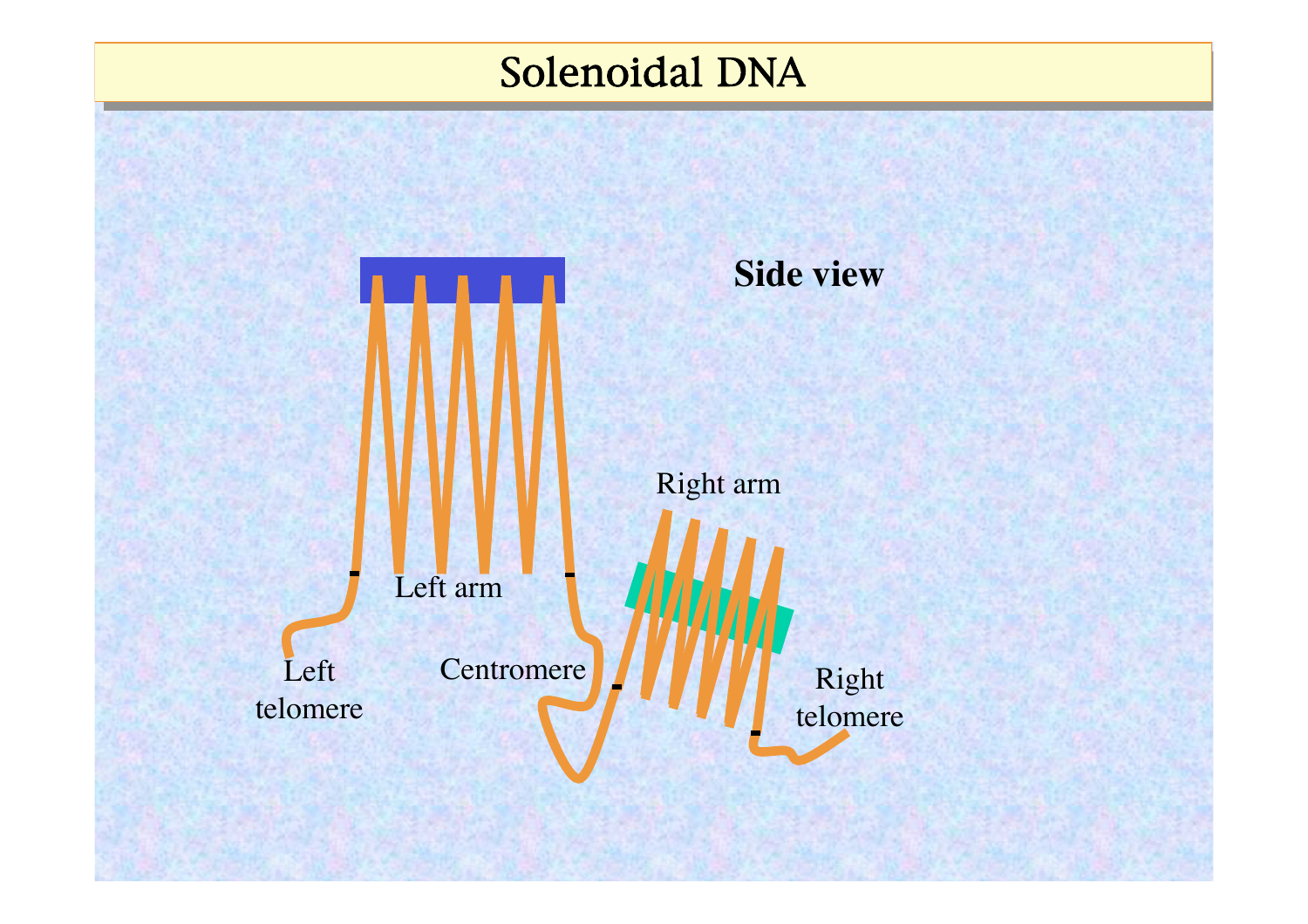# Underlying mechanism : Underlying mechanism : the case of the lactose repressor the case of the lactose repressor



### **A DNA loop induced by**

- • **bivalency of the repressor and**
- **the presence of 2 binding sites b.s.**

#### **B. Müller-Hill**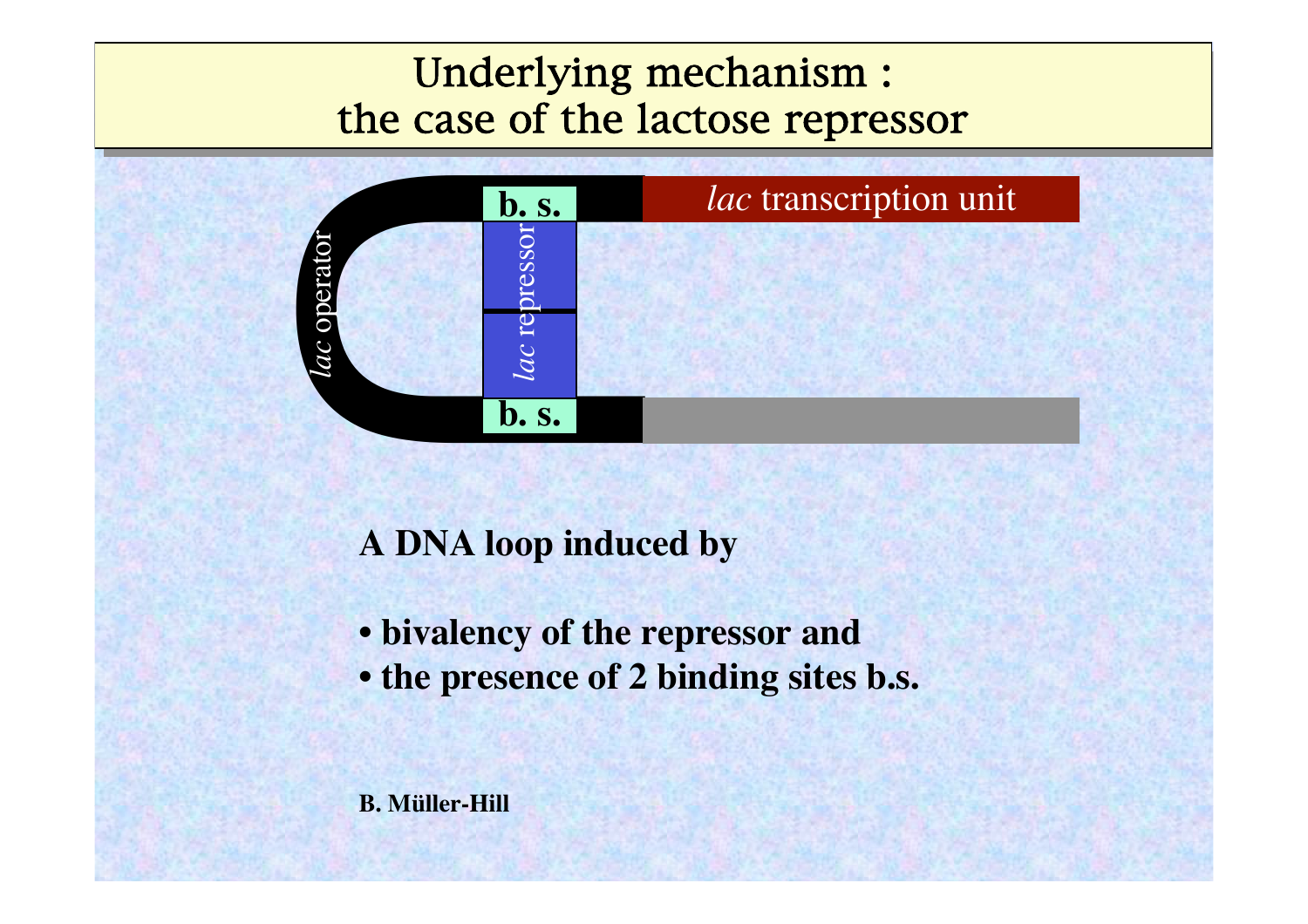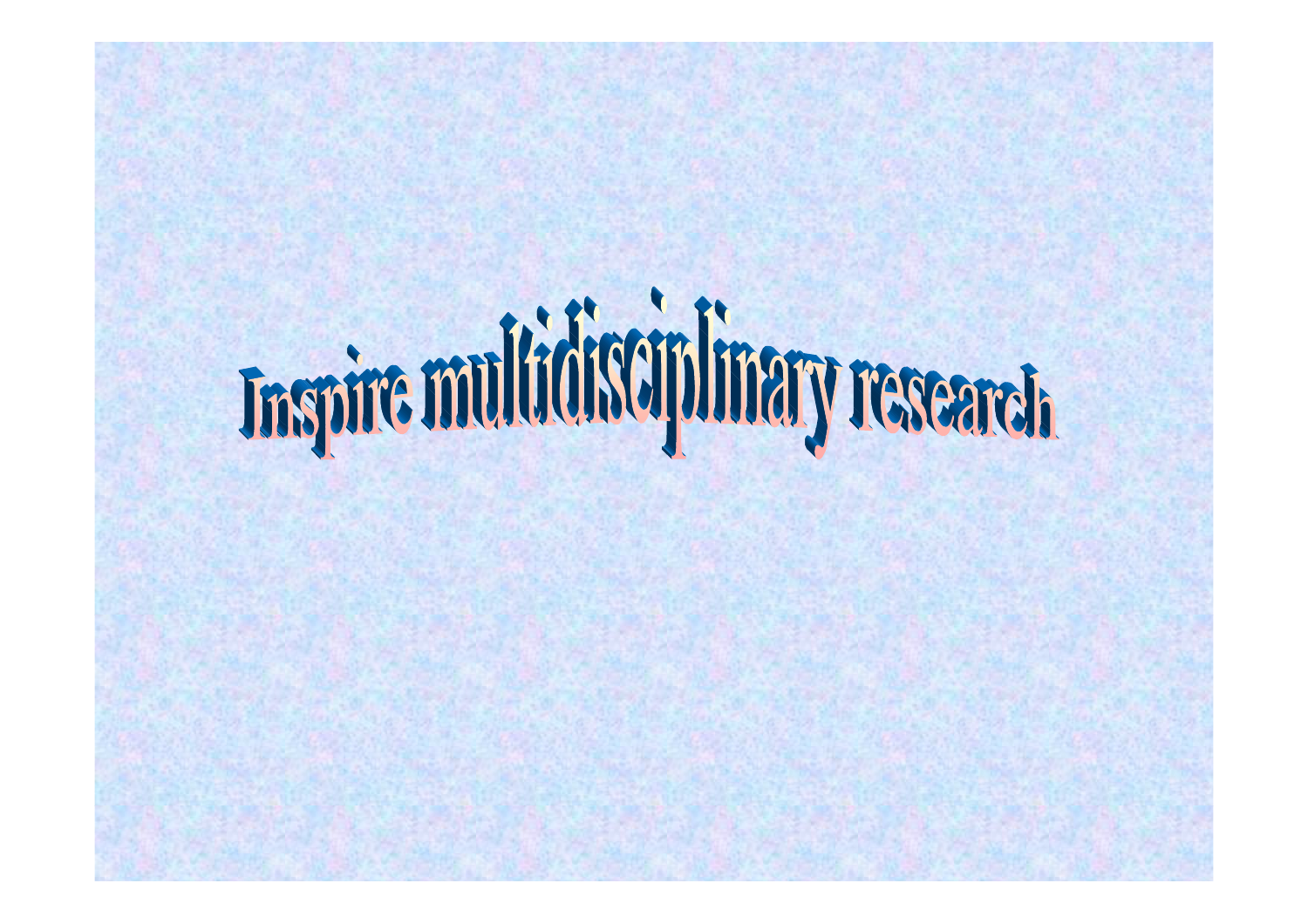## A biologist's question

**How come such strong regularities are observed, despite rapid gene shuffling over evolutionary times?**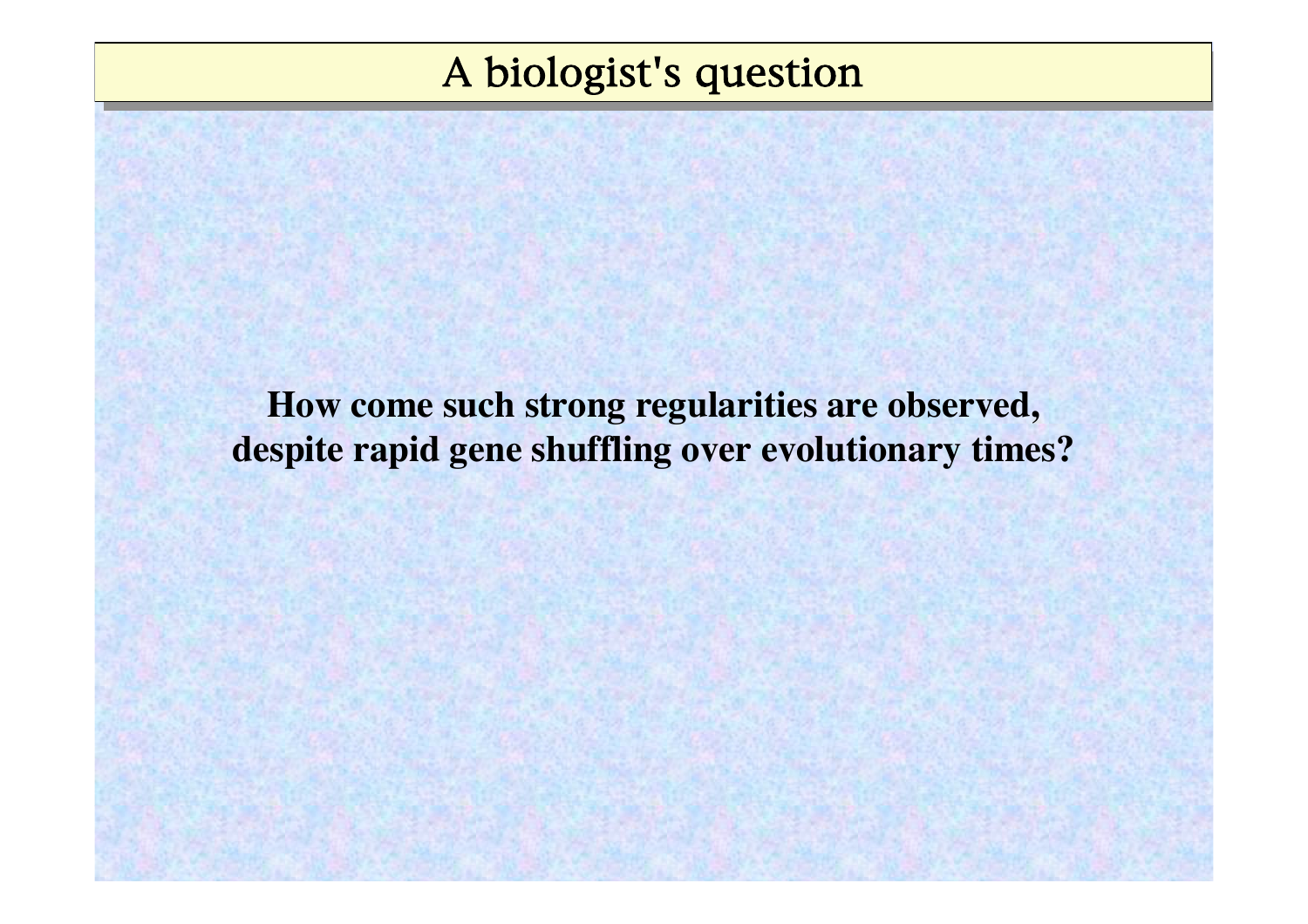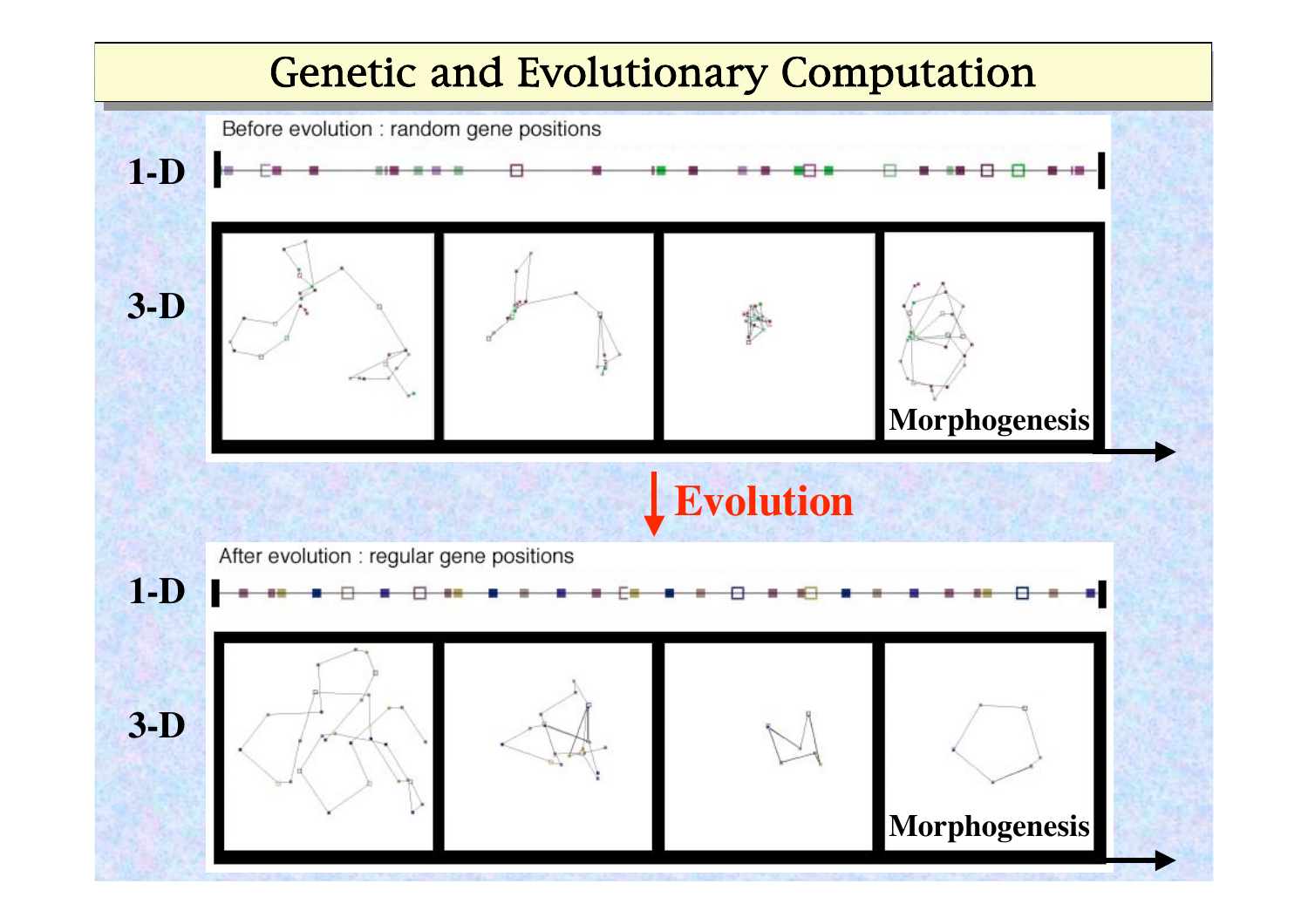# Genetic and Evolutionary Computation

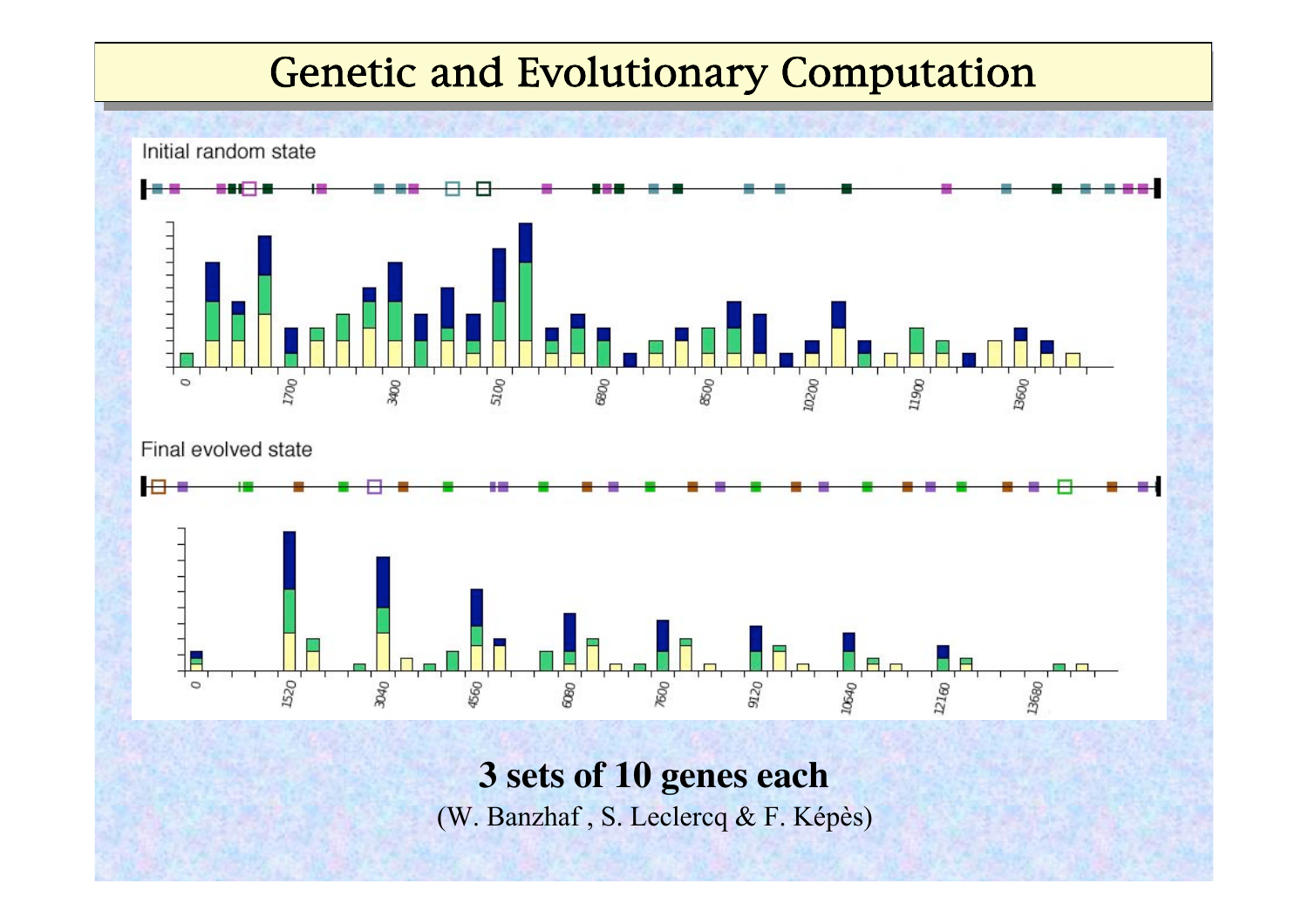# Dreamer specific CS research tracks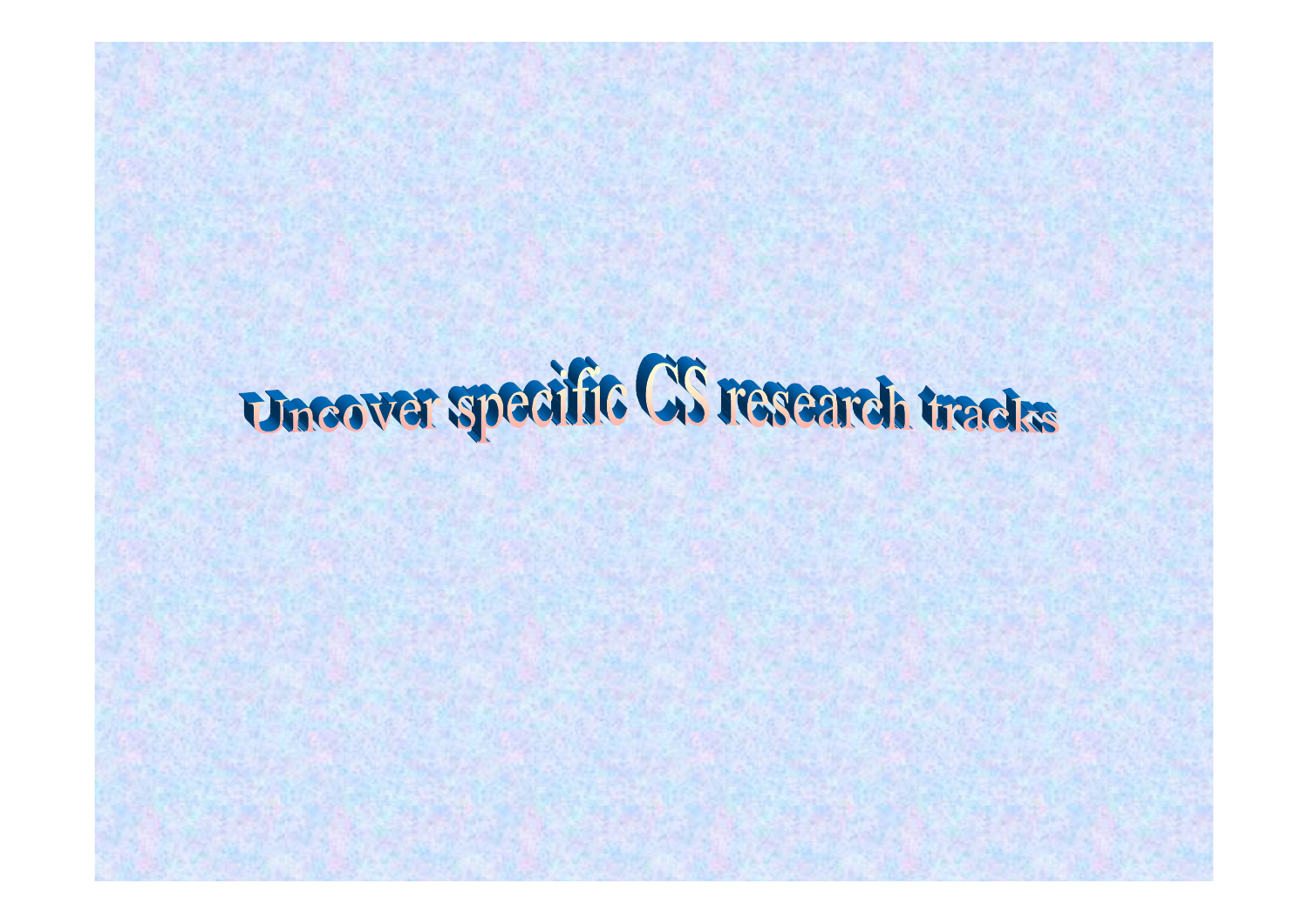# E. coli transcriptional scheme

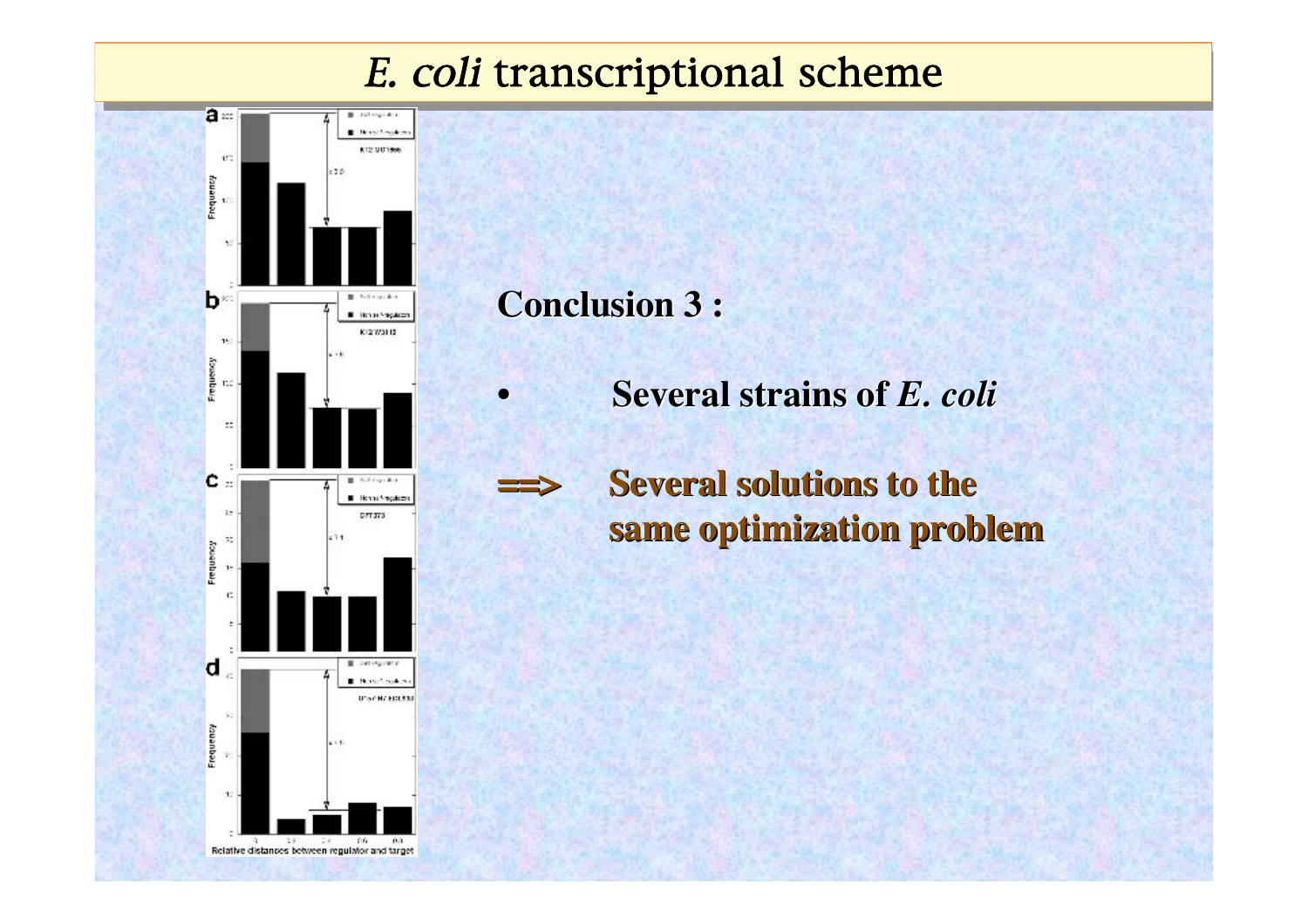# E. coli transcriptional scheme

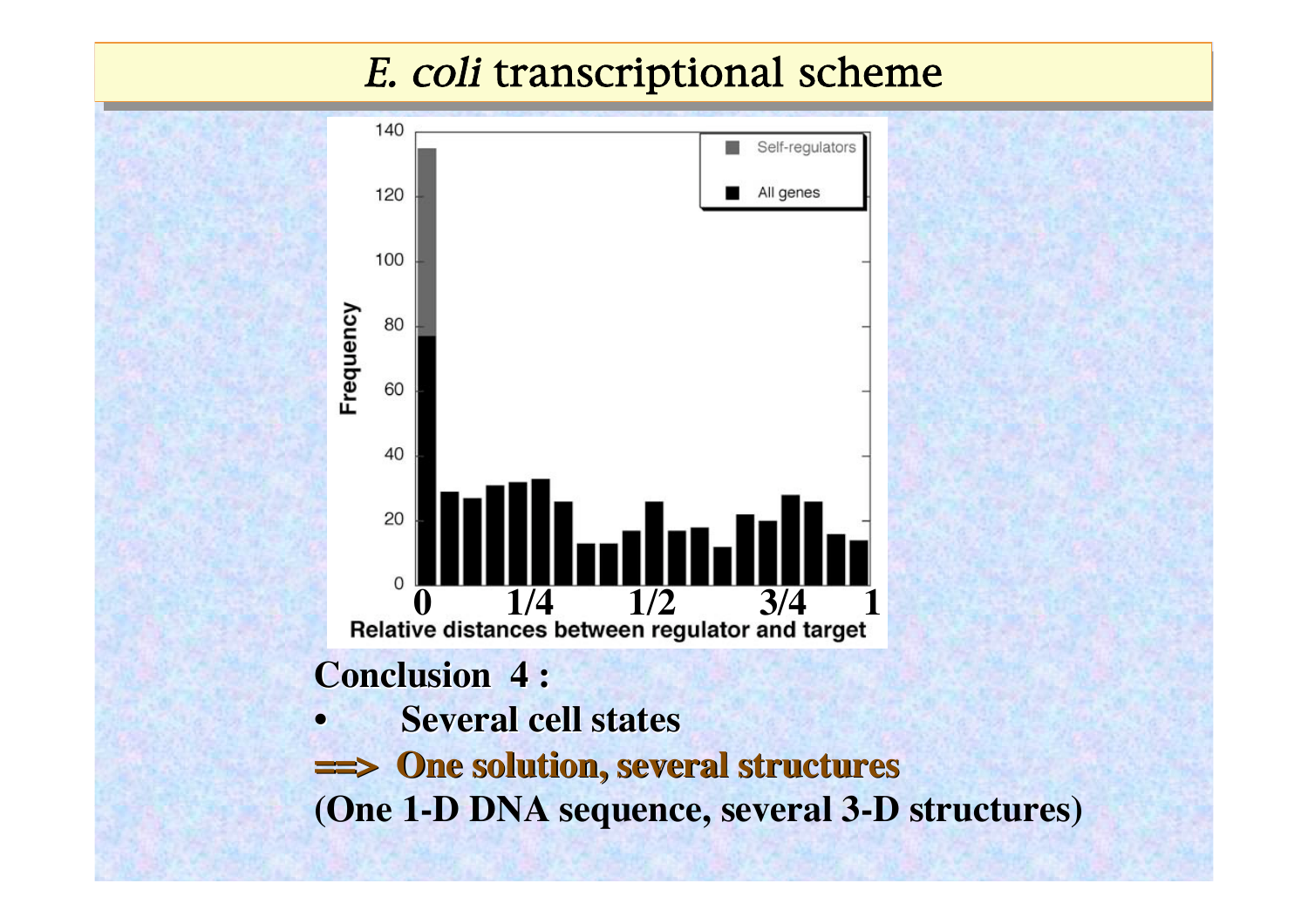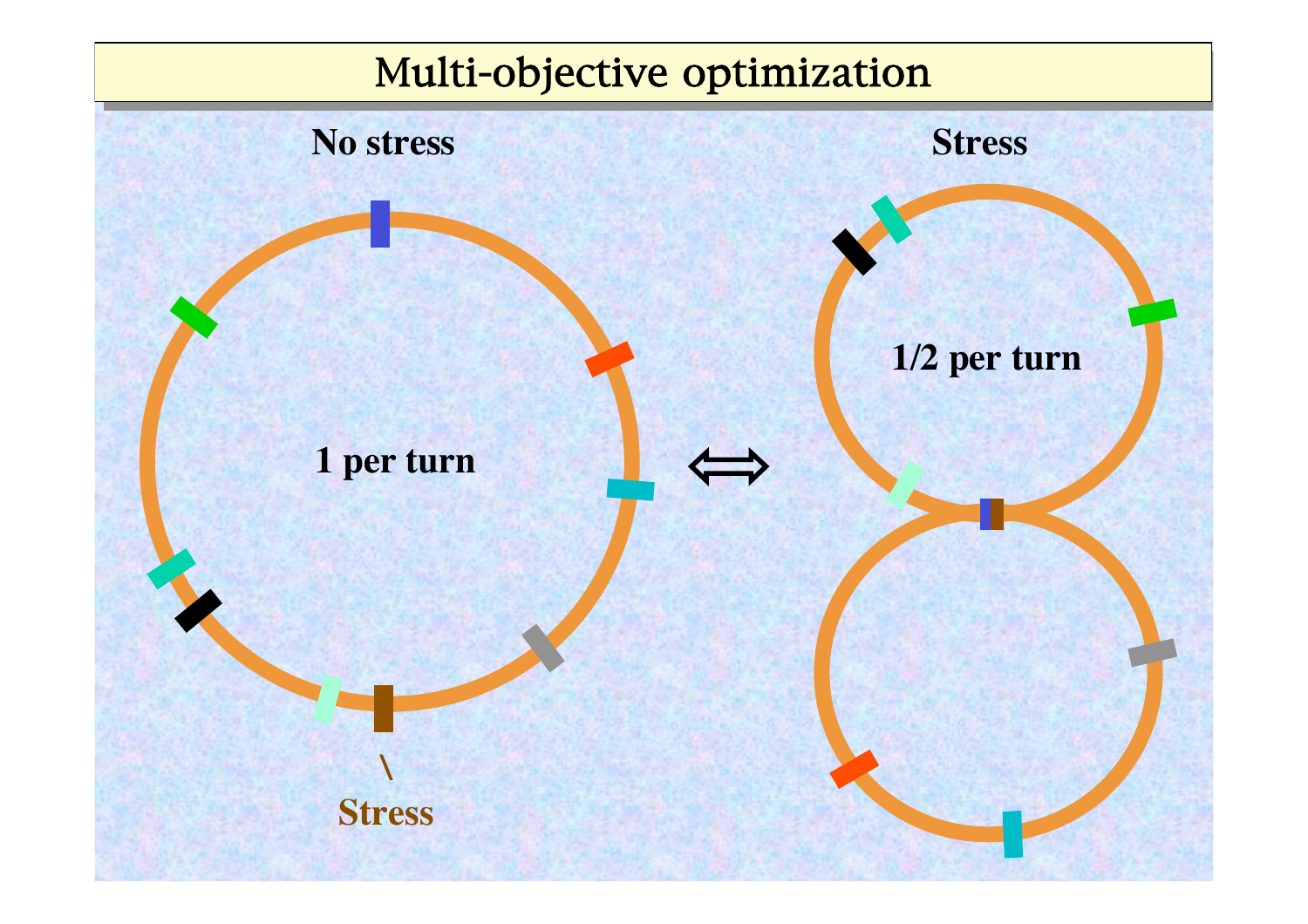# Genetic and Evolutionary Computation (cont'd)

#### **Genetic Programming:**

a stochastic computational technique for the design of programs based on the paradigm of biological evolution.

One new research avenue, pioneered by W. Banzhaf (Memorial Univ, Canada) is to connect models of *artificial transcriptional networks* with techniques from Genetic Programming.

| Promoter sequence      | Gene sequence                                           |  |
|------------------------|---------------------------------------------------------|--|
|                        |                                                         |  |
| Majority rule for bits | 01001100<br>10110011<br>Protein<br>11011000<br>11111110 |  |
|                        |                                                         |  |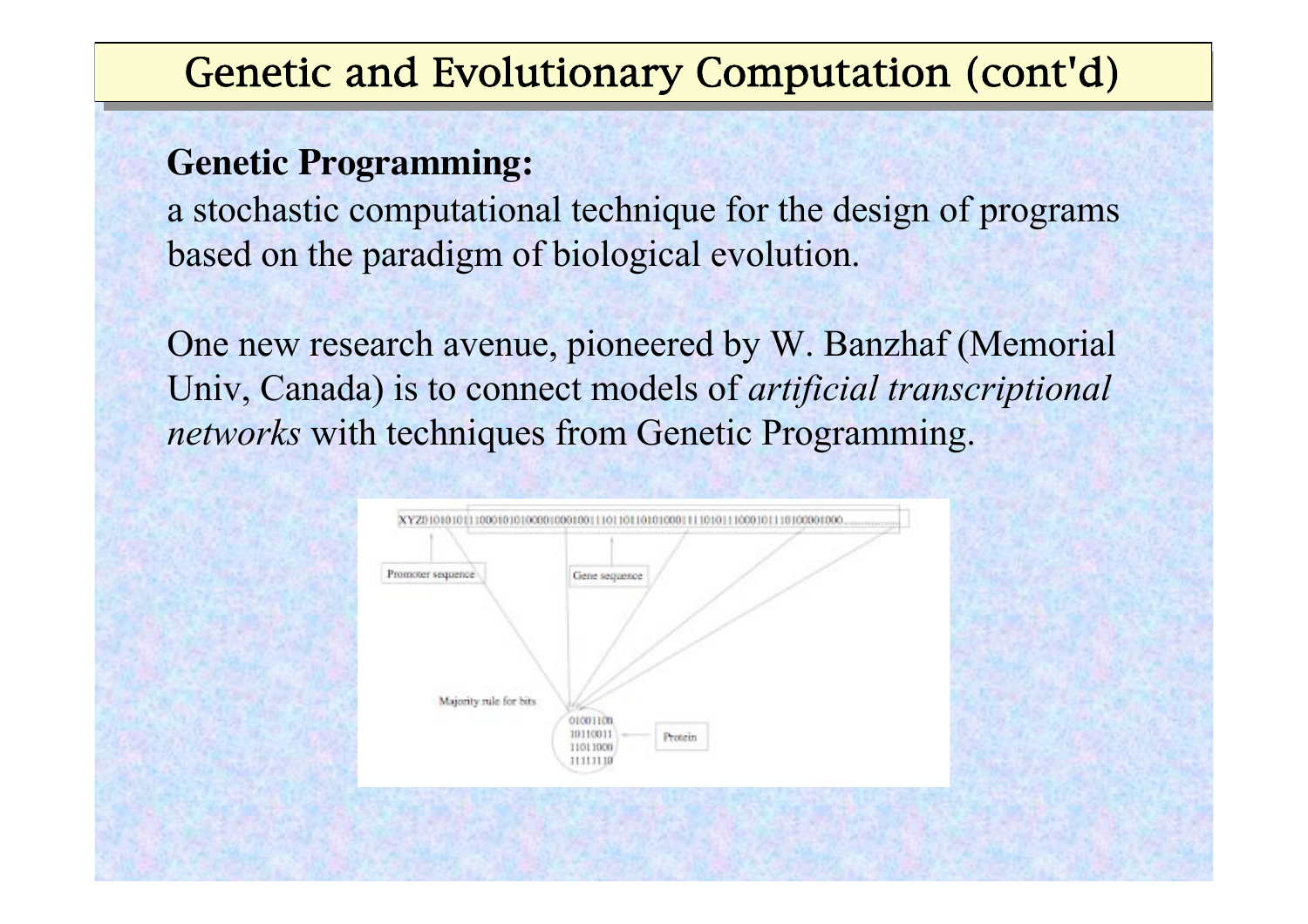# Genetic and Evolutionary Computation (cont'd)

**Problem:** The 'genes' in this model are not arranged along a 'chromosome'. This model has not yet been connected to a semantics of structures, an essential feature for GP.

**Idea**: (with W. Banzhaf & M. Schoenauer) Combine both models -> provide a structure for Banzhaf's artificial transcriptional network.

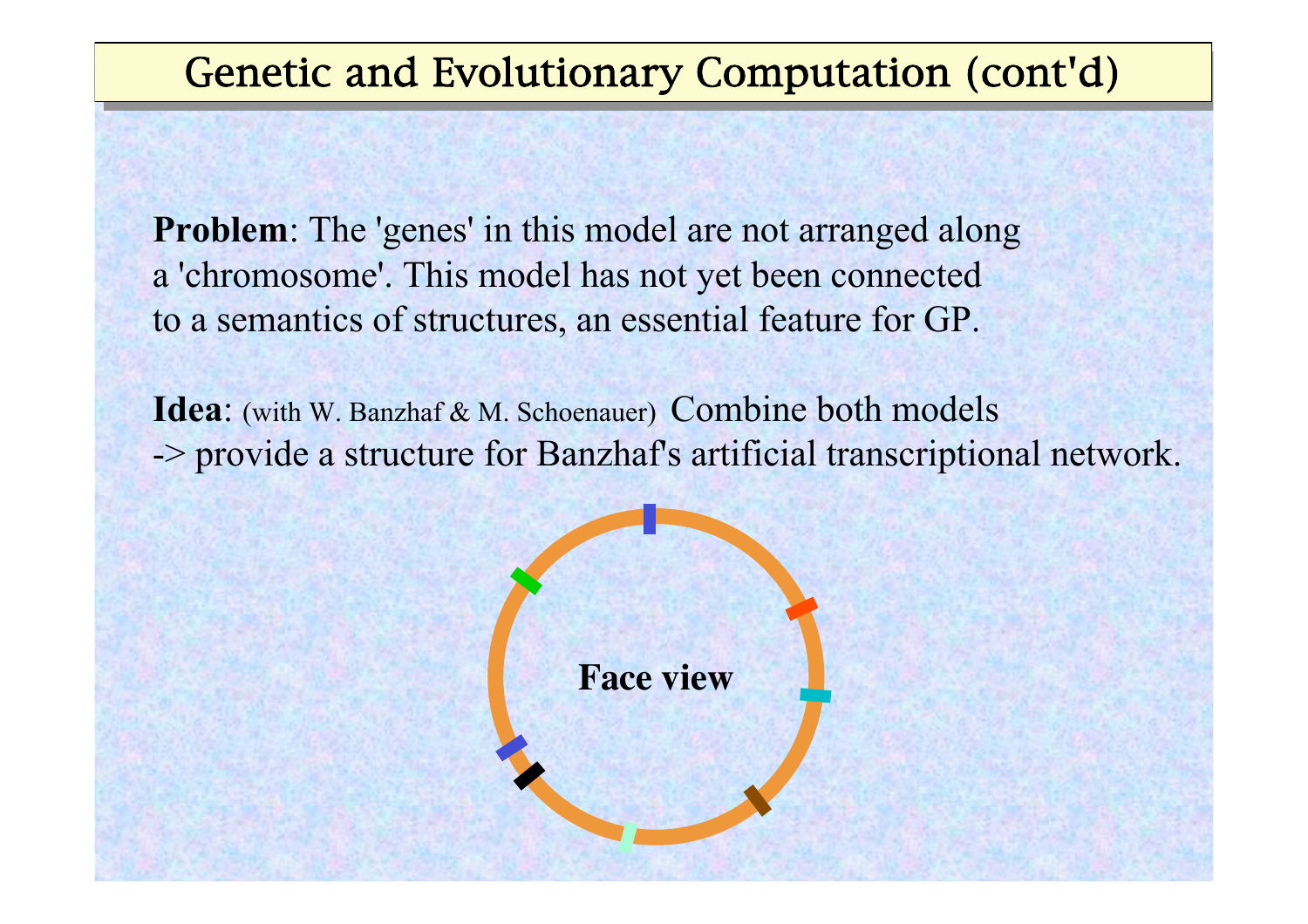# Multi-objective optimization

**Gains**:

1. Beyond the one solution <-> one structure case, GP now searches for one solution (1-D) that provides several alternative structures (3-D), thus allowing a whole new level of adaptiveness.

*e.g.* the whole program would now automatically switch in an adaptive way by changing the solenoidal period.

2. GP modeling in turn would allow to understand the minimal requirements for biological adaptiveness, in particular with respect to concerted transcriptional changes.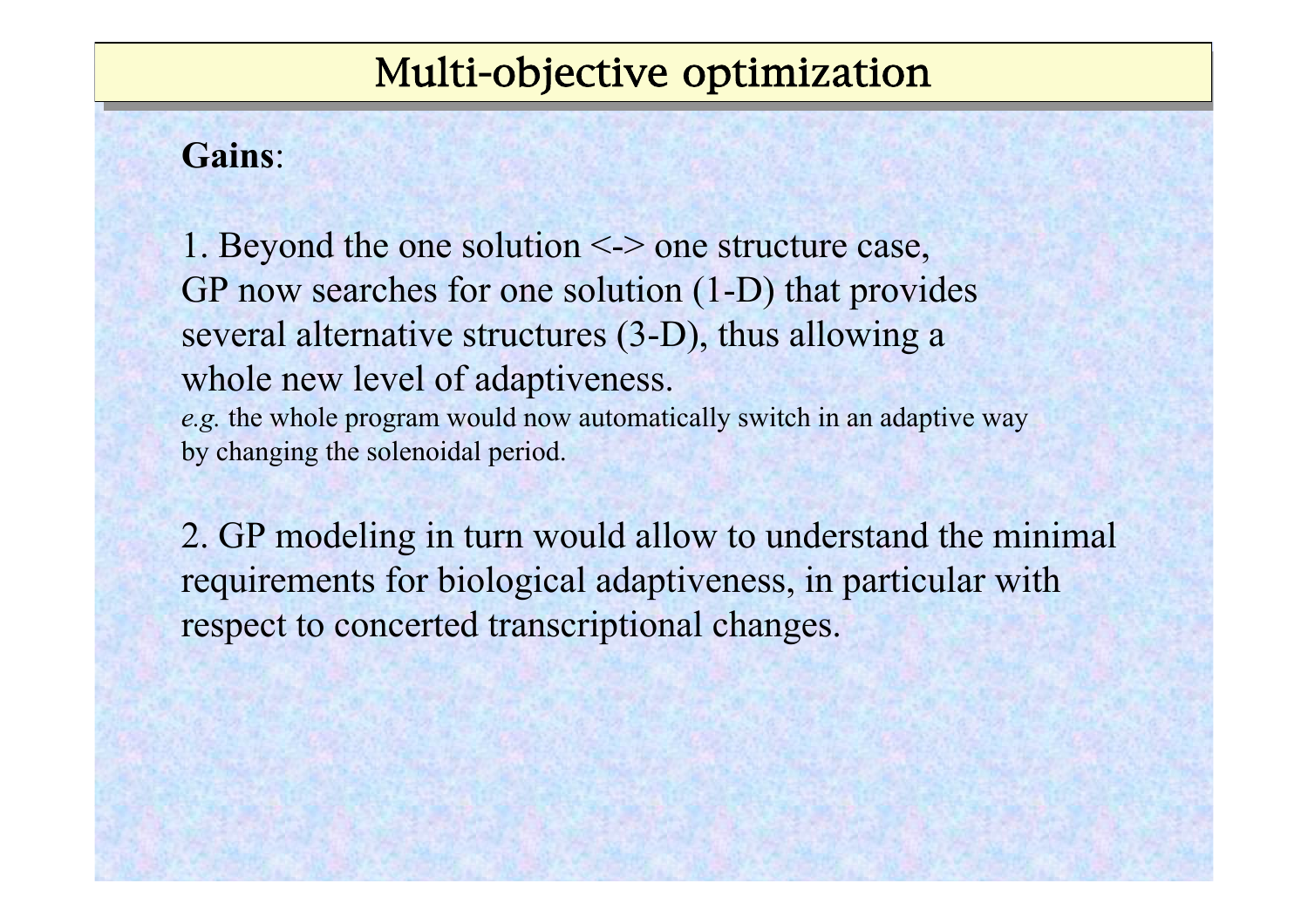